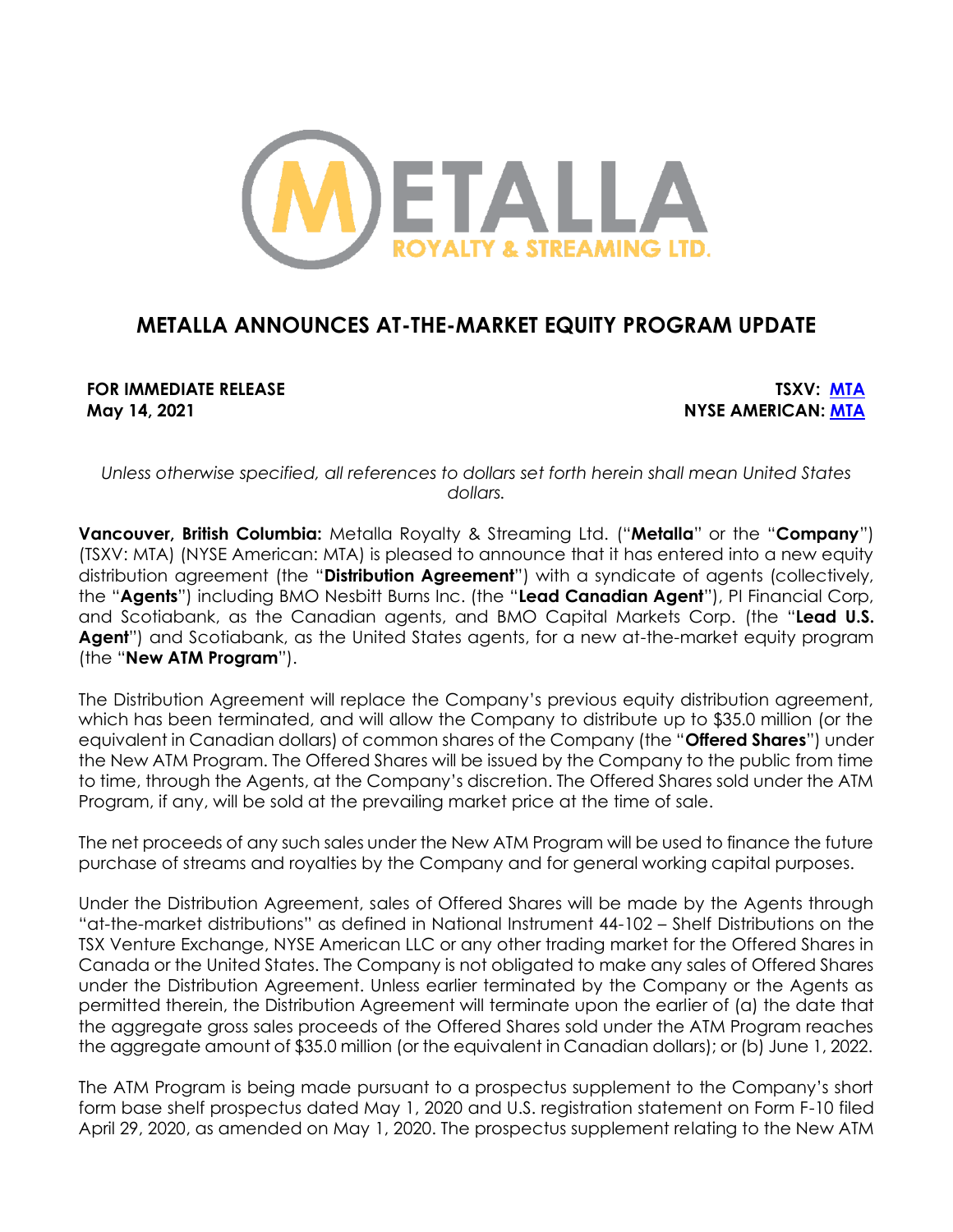Program has been filed with the securities commissions in each of the provinces of Canada and with the United States Securities and Exchange Commission. Copies of the prospectus supplement, the Distribution Agreement and other relevant documents are available on SEDAR at [www.sedar.com](http://www.sedar.com/) and EDGAR at [www.sec.gov.](http://www.sec.gov/) Alternatively, the Lead Canadian Agent will send copies of such documents to Canadian investors upon request by contacting the Lead Canadian Agent at BMO Nesbitt Burns Inc. by mail at Brampton Distribution Centre, 9195 Torbram Road, Brampton, Ontario, L6S 6H2, attn: The Data Group of Companies, by email at [torbramwarehouse@datagroup.ca](mailto:torbramwarehouse@datagroup.ca) or by telephone at 905-791-3151 ext. 4312 and the Lead U.S. Agent will send copies of such documents to United States investors upon request by contacting the Lead U.S. Agent at BMO Capital Markets Corp. by mail at 3 Times Square, 25th Floor, New York, NY 10036, attn: Equity Syndicate, by email at [bmoprospectus@bmo.com](mailto:bmoprospectus@bmo.com) or by telephone at 800-414-3627.

This press release does not constitute an offer to sell or the solicitation of an offer to buy securities, nor will there be any sale of, the securities in any jurisdiction in which such offer, solicitation or sale would be unlawful.

## **ABOUT METALLA**

Metalla is a precious metals royalty and streaming company. Metalla provides shareholders with leveraged precious metal exposure through a diversified and growing portfolio of royalties and streams.

### **ON BEHALF OF METALLA ROYALTY & STREAMING LTD.**

(signed) "Brett Heath" President and CEO

#### **CONTACT INFORMATION**

#### **Metalla Royalty & Streaming Ltd.**

Brett Heath, President & CEO Phone: [604-696-0741](tel:604-696-0741) Email: [info@metallaroyalty.com](mailto:info@metallaroyalty.com)

Kristina Pillon, Investor Relations Phone: 604-908-1695 Email: [kristina@metallaroyalty.com](mailto:kristina@metallaroyalty.com)

Website: [www.metallaroyalty.com](http://www.metallaroyalty.com/)

*Neither the TSXV nor its Regulation Services Provider (as that term is defined in the policies of the Exchange) accept responsibility for the adequacy or accuracy of this release.* 

#### *CAUTIONARY NOTE REGARDING FORWARD-LOOKING STATEMENTS*

*This news release contains "forward-looking information" and "forward-looking statements" (collectively, "forward-looking statements"), within the meaning of applicable Canadian and United States securities legislation. Often, but not always, forward-looking statements can be identified by the use of words such as "plans", "expects", "is expected", "budgets", "scheduled",*